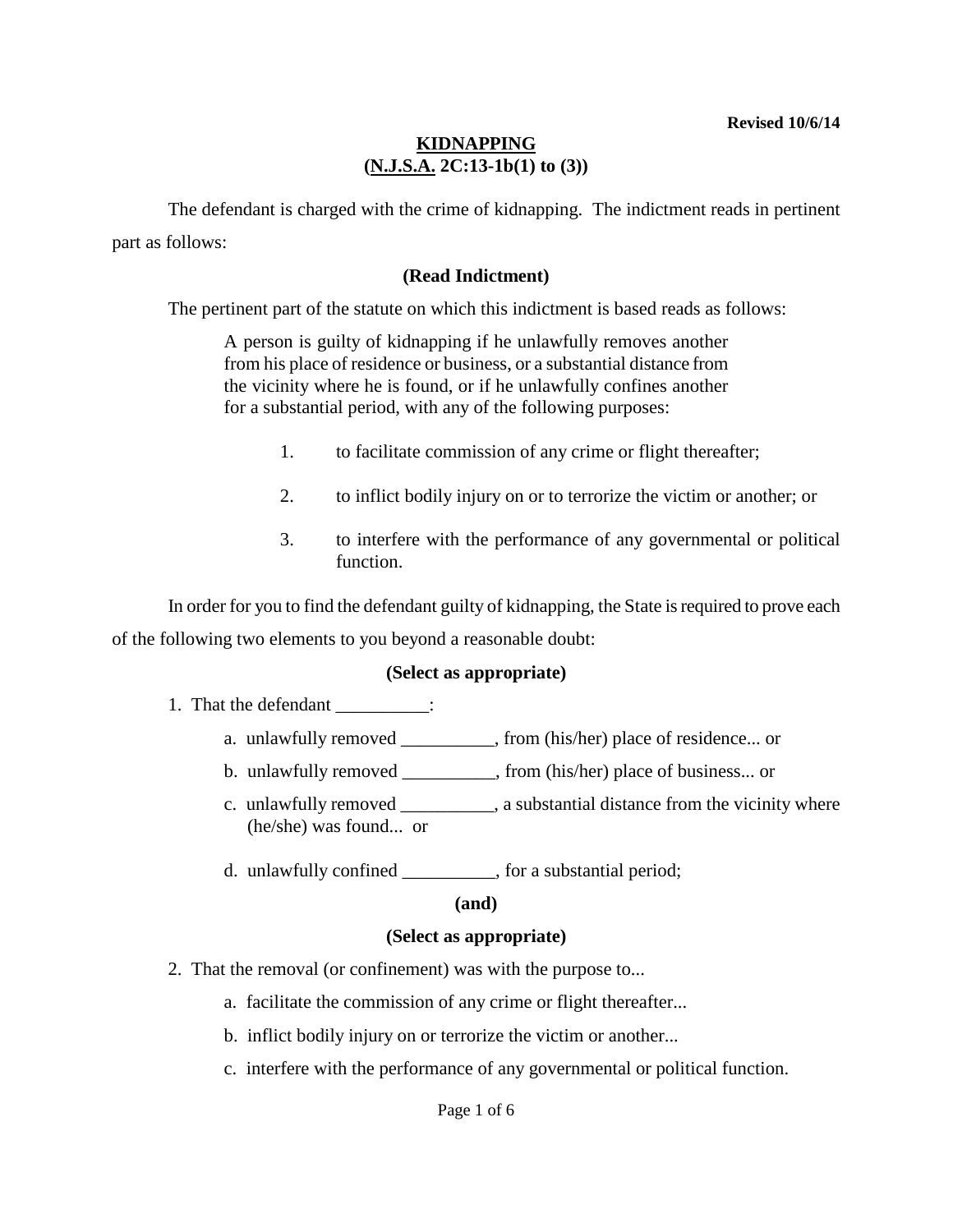In relation to the first element you will note that I have used the term(s) "unlawfully removed" and/or "unlawfully confined".

### **(IF THE PERSON ALLEGED TO HAVE BEEN REMOVED OR CONFINED IS 14 YEARS OF AGE OR OLDER, AND NOT INCOMPETENT USE THE FOLLOWING)**

A removal (or confinement) is "unlawful" if it is accomplished by force, threat or deception.<sup>[1](#page-1-0)</sup>

## **(IF THE PERSON REMOVED OR CONFINED IS UNDER THE AGE OF 14 OR INCOMPETENT, USE THE FOLLOWING)**

In the case of a person who is under the age of 14 or who is incompetent, a removal (or confinement) is "unlawful" if it is accomplished without the consent of a parent, guardian, or other person responsible for the general supervision of (his/her) welfare.[2](#page-1-1)

### **(CHARGE AS APPROPRIATE)**

When the removal of a victim is from a place other than the victim's residence or place of business, the removal must be to another place which is a "substantial distance" from the vicinity from which the victim was removed. However, for this purpose a "substantial distance" is not measured in feet, yards, or miles, nor by any other standard of linear measurement. Rather, a "substantial distance" is one that is significant, in that it is more than incidental to the underlying crime and substantially increases the risk of harm to the victim. That increased risk of harm must not be trivial. If the victim is removed only a slight distance from the vicinity from which he or she was removed and such movement does not create the isolation and increased risk of harm that are at the heart of the kidnapping statute, then you should not convict the defendant of the kidnapping charge.<sup>[3](#page-1-2)</sup>

Unlawful confinement must be for a "substantial period." However, for this purpose a "substantial period" is not measured in seconds, minutes or hours, nor by any other standard based strictly on the passage of time. Rather, a "substantial period" is one that is significant, in that it is more than incidental to the underlying crime and substantially increases the risk of harm to the

Id.

i<br>I

<span id="page-1-0"></span> $\frac{1}{2}$  N.J.S.A. 2C:13-1d.

<span id="page-1-1"></span>

<span id="page-1-2"></span><sup>3</sup> State v. Masino, 94 N.J. 436, 447 (1983).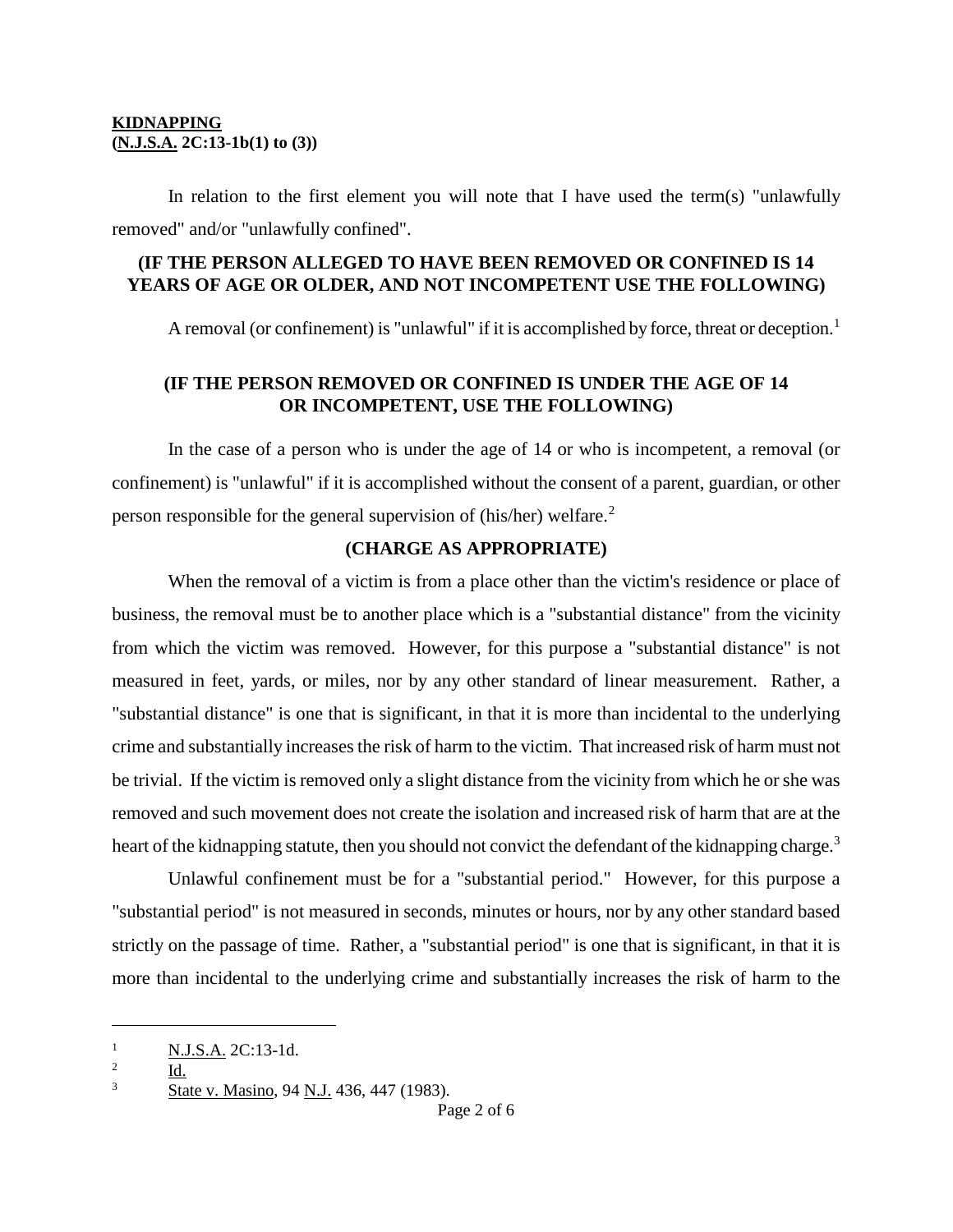i

victim. That increased risk of harm must not be trivial. If the victim is confined for only a slight period of time and such confinement does not create the isolation and increased risk of harm that are at the heart of the kidnapping statute, then you should not convict the defendant of the kidnapping charge. $4$ 

Therefore, in determining whether the removal (and/or confinement) was substantial, you may consider<sup>[5](#page-2-1)</sup>

- (1) the distance of the removal (and/or the duration of confinement);
- (2) whether the removal (and/or confinement) occurred during the commission of a separate offense;
- (3) whether the removal (and/or confinement) which occurred is inherent in the separate offense; and
- (4) whether the removal (and/or confinement) created a significant danger to the victim independent of that posed by the separate offense.

The second element that the State is required to prove is:

that the removal (and/or confinement) was with the purpose to ...

- a. facilitate the commission of any crime or flight thereafter... or
- b. inflict bodily injury on or terrorize the victim or another... or
- c. interfere with the performance of any governmental or political function.

I have told you that to constitute kidnapping, an unlawful removal or confinement must have been with a specified purpose. Therefore, I must define purpose for you.

A person acts purposely with respect to the nature of his/her conduct or a result of his/her conduct if it is his/her conscious object to engage in conduct of that nature or to cause such a result,

<span id="page-2-0"></span><sup>4</sup> State v. Smith, 210 N.J. Super. 43, 60-61 (App. Div. 1986), certif. denied, 105 N.J. 582 (1986). State v. Deutsch, 229 N.J. Super. 374, 383, 387 (App. Div. 1988). Cf. State v. Bryant, 217 N.J. Super. 72, 80-82 (App. Div. 1987) certif. denied, 108 N.J. 202 (1987); State v. LaFrance, 117 N.J. 583, 594 (1990).

<span id="page-2-1"></span>In State v. LaFrance, 117 N.J. 583 (1990), the court suggested that "future trials should reflect that we have emphasized that the charge to the jury convey the elements of the crime in the factual context of the case. Court and counsel should frame a charge to the jury in which defendant's conduct is measured in terms of whether the detention was merely incidental to the underlying crimes". State v. LaFrance at 594. The enumerated factors should only be charged if relevant, and the trial judge may charge other factors where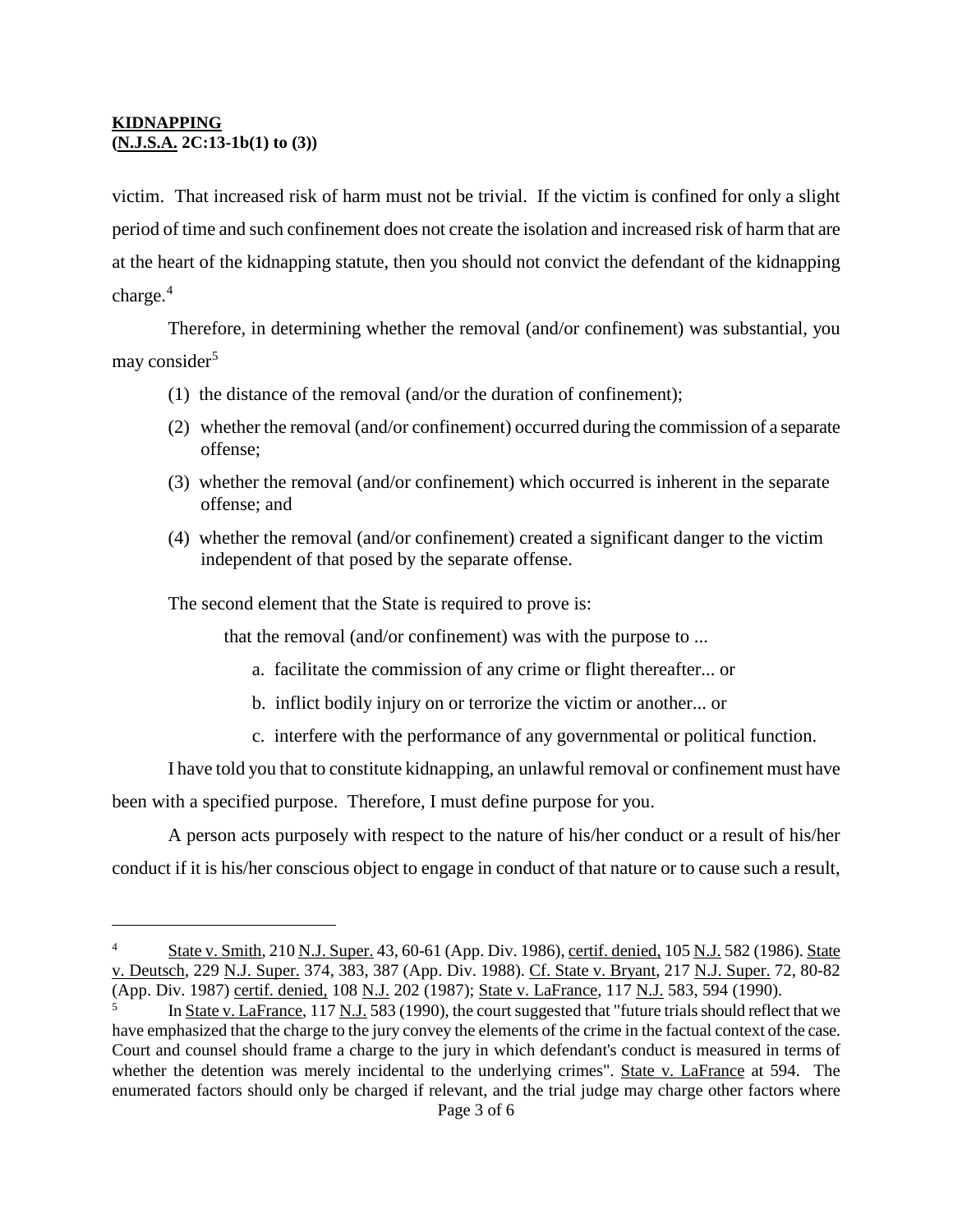that is, if the person means to do what he/she does or to cause such a result. A person acts purposely with respect to attendant circumstances if the person is aware of the existence of such circumstances, or believes or hopes that they exist. "With purpose," "designed," "with design," or equivalent terms have the same meaning.<sup>[6](#page-3-0)</sup>

The nature of the purpose with which the defendant acted towards the victim is a question of fact for the jury to decide. Purpose is a condition of the mind which cannot be seen, and can only be determined by inferences drawn from the defendant's conduct, words or acts as they have been presented in the evidence you have heard and seen in this case. It is not necessary that the State produce a witness or witnesses to testify that the defendant stated, for example, that his/her purpose in removing \_\_\_\_\_\_\_\_\_\_ (and/or) confining \_\_\_\_\_\_\_\_\_, was

#### **(Select appropriate section)**

...to facilitate the commission of any crime or flight thereafter, that is, to aid in committing a crime or fleeing afterwards.

...to inflict bodily injury on or to terrorize the victim or another.

...to interfere with the performance of any governmental or political function.

It is within the power of the jury to find that proof of purpose has been furnished beyond a reasonable doubt, by inferences which you may draw from the nature of the acts and the circumstances surrounding the conduct under investigation as they have been presented in the evidence you have heard and seen in this case.

#### **[CHARGE WHEN FIRST DEGREE KIDNAPPING ALLEGED]**

If you find that the State has proven beyond a reasonable doubt that the defendant committed the crime of kidnapping, you must go on to determine whether the State has also proven beyond a reasonable doubt that he/she knowingly harmed \_\_\_\_\_\_\_\_\_\_ or knowingly did not release \_\_\_\_\_\_\_\_\_\_\_ in a safe place prior to his/her apprehension.<sup>[7](#page-3-1)</sup> The "harm" component can include physical,

i<br>I

appropriate.

<span id="page-3-0"></span>N.J.S.A. 2C:2-2b(1).

<span id="page-3-1"></span><sup>7</sup> State v. Sherman, 367 N.J. Super. 324, 330-331 (App. Div. 2004), certif. denied, 180 N.J. 356 (2004).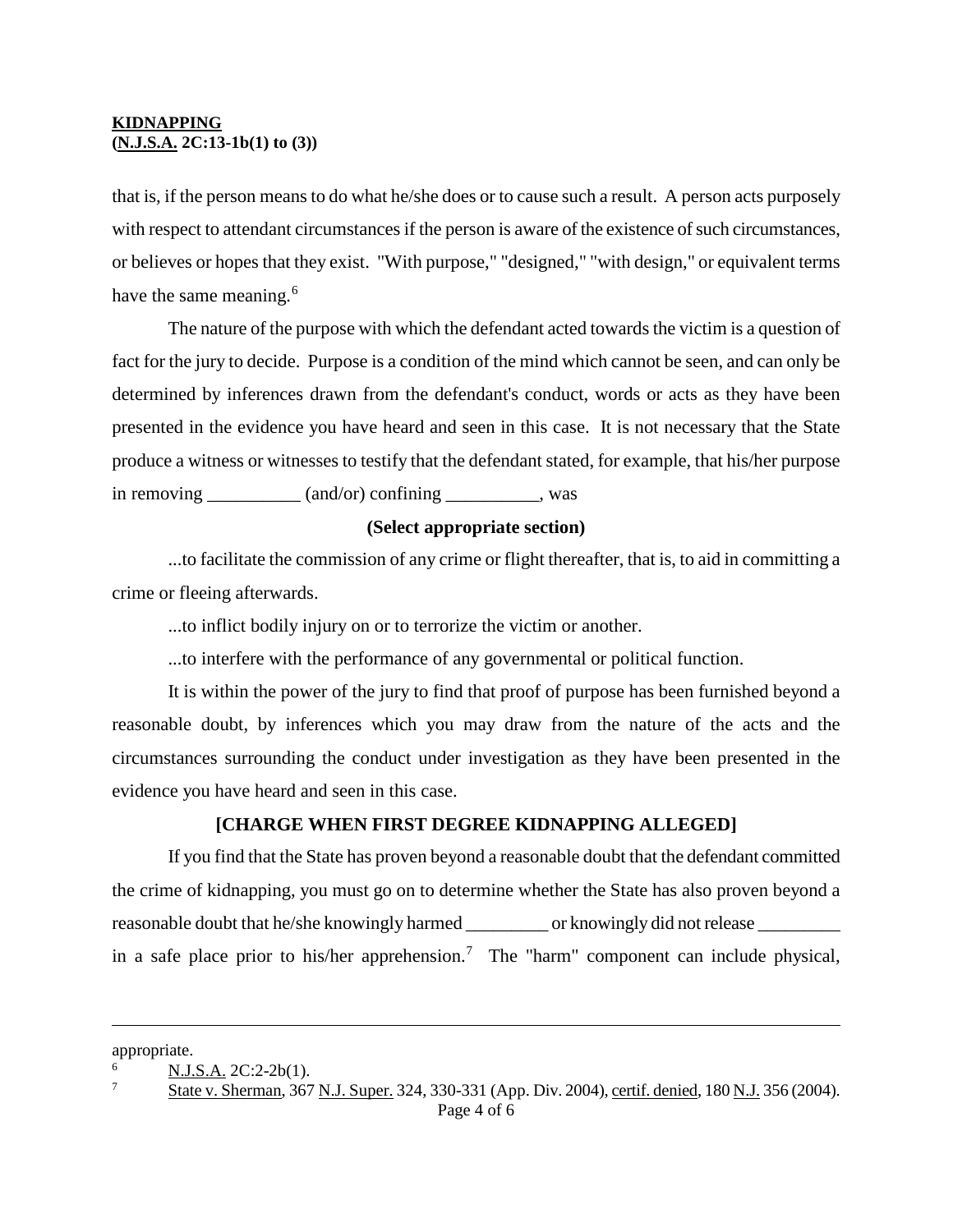emotional or psychological harm.<sup>[8](#page-4-0)</sup> If the State is contending that the victim suffered emotional or psychological harm, it must prove that the victim suffered emotional or psychological harm beyond that inherent in a kidnapping. That is, it must prove that the victim suffered substantial or enduring emotional or psychological harm."<sup>[9](#page-4-1)</sup> In this case, the State alleges that defendant [describe conduct allegedly constituting harm<sup>[10](#page-4-2)</sup> or release in an unsafe place]. **[INCLUDE WHEN APPROPRIATE:** On the other hand, defendant contends that  $\qquad \qquad$  .]

In order to determine whether the victim was released in a safe place, you must examine the totality of the circumstances and evaluate the evidence presented at trial in its entirety. You may consider the following:

- (1) age of the victim and any other physical or mental condition of the victim;<sup>[11](#page-4-3)</sup>
- (2) the location, the conditions of the area, and the time of the release;
- (3) the circumstances surrounding the release; and
- (4) any other circumstances that occurred or existed surrounding the release.

A person acts knowingly with respect to the nature of his/her conduct or the attendant circumstances if he/she is aware that his/her conduct is of that nature, or that such circumstances exist, or he/she is aware of a high probability of their existence. A person acts knowingly with respect to a result of his/her conduct if he/she is aware that it is practically certain that his conduct will cause such a result. "Knowingly," "with knowledge," or equivalent terms have the same meaning.

i

<span id="page-4-1"></span><span id="page-4-0"></span> $\frac{8}{9}$  Sherman, 367 <u>N.J. Super.</u> at 331.

See Sherman, 367 N.J. Super. at 330.

<span id="page-4-2"></span><sup>&</sup>lt;sup>10</sup> "We conclude that the 'harm'' component of the unharmed release provision contained in N.J.S.A. 2C:13-1c[1] focuses on the conduct of the kidnapper during the purposeful removal and holding or confining of the victim, as distinguished from the type of harm inherent in every kidnapping." Sherman, 367 N.J. Super. at 330. The "harm" component can include "physical, emotional or psychological harm."  $\underline{Id}$ , at 331.<br><sup>11</sup> In State v. Johnson, 200 N.J. Super, 227, 265 (App. Div.) certifi dan 156 N.J. 287 (1009)

<span id="page-4-3"></span>In State v. Johnson, 309 N.J. Super. 237, 265 (App. Div.), certif. den. 156 N.J. 387 (1998), the defendant carjacked a mother and her three-year-old daughter, then put the daughter out of the car before driving off with and subsequently robbing, raping, and killing the mother. The Appellate Division held that the jury properly found "that separating an upset, crying three year old child from her distraught mother and leaving her near the bushes of a closed day care center after 9 p.m. on a rainy November night hardly constitutes leaving her in a 'safe place.'"